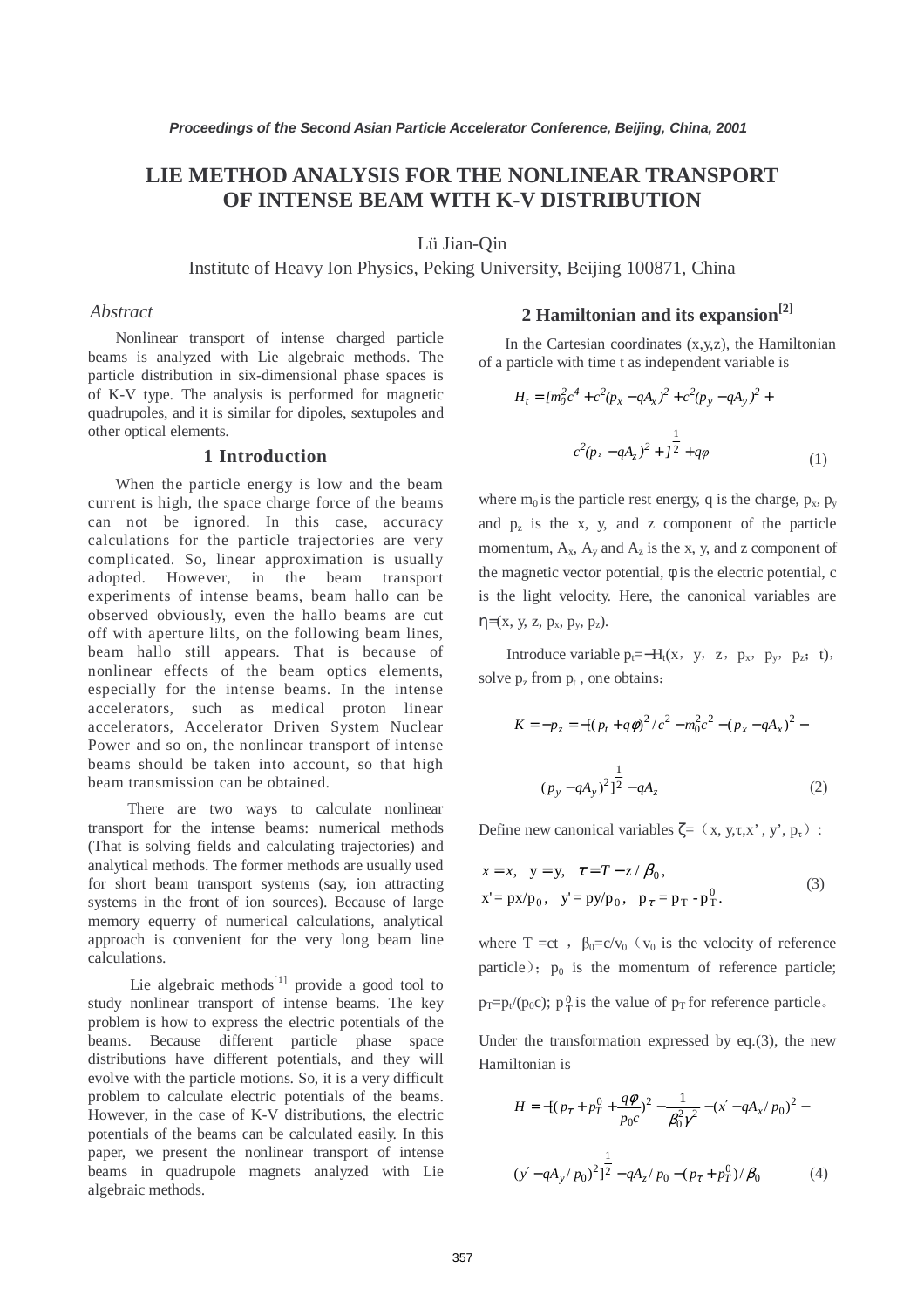For the magnetic quadrupoles,  $\mathbf{A} = \frac{G}{2}(y^2 - x^2)\mathbf{e}_z$ , and

the electric potential excited by the charged particle

beams in the case of K-V distribution is

$$
\phi = -\frac{3IT_{rf}}{8\pi\epsilon_0\gamma_0XYZ}(\mu_x x^2 + \mu_y y^2 + \mu_z \beta_0^2 \tau^2)
$$
(5)

where I is the beam current of the beam bundles;  $T_{\text{rf}}$  is the beam repetition period; X, Y and Z are the pulsed beam dimensions;  $z_r$  is the longitudinal position of the arbitrary particle relative to what of the reference particle;  $\mu_{x}$ ,  $\mu_{y}$  and  $\mu_{z}$  are the beam shape factors of the bundles, expressed as

$$
\mu_x = \frac{XYZ\gamma}{2} \int_0^\infty \frac{d\xi}{(x^2 + \xi)\sqrt{(x^2 + \xi)(y^2 + \xi)(z^2y^2 + \xi)}}
$$

$$
\mu_y = \frac{XYZ\gamma}{2} \int_0^z \frac{d\xi}{(y^2 + \xi)\sqrt{(x^2 + \xi)(y^2 + \xi)(z^2\gamma^2 + \xi)}} \tag{6}
$$

$$
\mu_z = \frac{XYZ\gamma}{2} \int_{0}^{\infty} \frac{d\xi}{(z^2\gamma^2 + \xi)\sqrt{(x^2 + \xi)(y^2 + \xi)(z^2\gamma^2 + \xi)}}
$$

Substitute eq.(5) into eq.(4) , one obtains

$$
H = -\left[ \left( p_{\tau} + p_{T}^{0} - Q(\mu_{x}x^{2} + \mu_{y}y^{2} + \mu_{z}\beta_{0}^{2}\tau^{2}) \right)^{2} - \frac{1}{\beta_{0}^{2}\gamma^{2}} - x'^{2} - y'^{2} \right]_{2}^{\frac{1}{2}} + \frac{qG}{2p_{0}}(x^{2} + y^{2}) -
$$
  

$$
(p_{\tau} + p_{T}^{0})/\beta_{0}
$$
 (7)

where

$$
Q = \frac{3IT_{rf}}{8\pi\epsilon_0 \gamma_0 p_0 cXYZ} \tag{8}
$$

Expand the Hamiltonian (7) about the

equilibrium orbit, we have

$$
H = \sum_{n=0}^{\infty} H_n \tag{9}
$$

where

$$
H_0 = \frac{1}{\beta_0^2 \gamma_0^2},
$$
  
\n
$$
H_1 = 0
$$
  
\n
$$
H_2 = (\frac{qG}{2p_0} - Q\mu_x/\beta_0)x^2 - (\frac{qG}{2p_0} + Q\mu_x/\beta_0)y^2 +
$$
  
\n
$$
\frac{1}{2}(x'^2 + y'^2) - Q\mu_z\beta_0\tau^2 + \frac{1}{2\beta_0^2\gamma_0^2}p_\tau^2
$$

$$
H_3 = -\frac{Q\mu_x}{\beta_0^2 \gamma_0^2} x^2 p_\tau - \frac{Q\mu_y}{\beta_0^2 \gamma_0^2} y^2 p_\tau +
$$
  

$$
\frac{1}{2\beta_0} (x'^2 p_\tau + y'^2 p_\tau) - \frac{Q\mu_z}{\gamma_0^2} \tau^2 p_\tau + \frac{1}{2\beta_0^3 \gamma_0^2} p_\tau^3
$$
  
...... (10)

 $6^{2}$  $\gamma_{0}^{2}$ 

#### **3 First order approximation**

The linear map  $M_2$  is expressed as

$$
\mathbf{M}_2 = \exp(-\div f_2:)
$$
 (11)

where,  $:f_2$ : is Lie operator, when acting on another function, it perform Poisson bracket operation, and

$$
f_2 = -\ell H_2 \quad (\ell \text{ is the length of quadrupoles}) \quad (12)
$$

Let the subscript "1"expresses the first order terms of the map, and  $M_2$  act on the components of the canonical variable  $\zeta$ , one obtains the first order approximation solutions of the particle trajectories, expressed in matrix form, they are